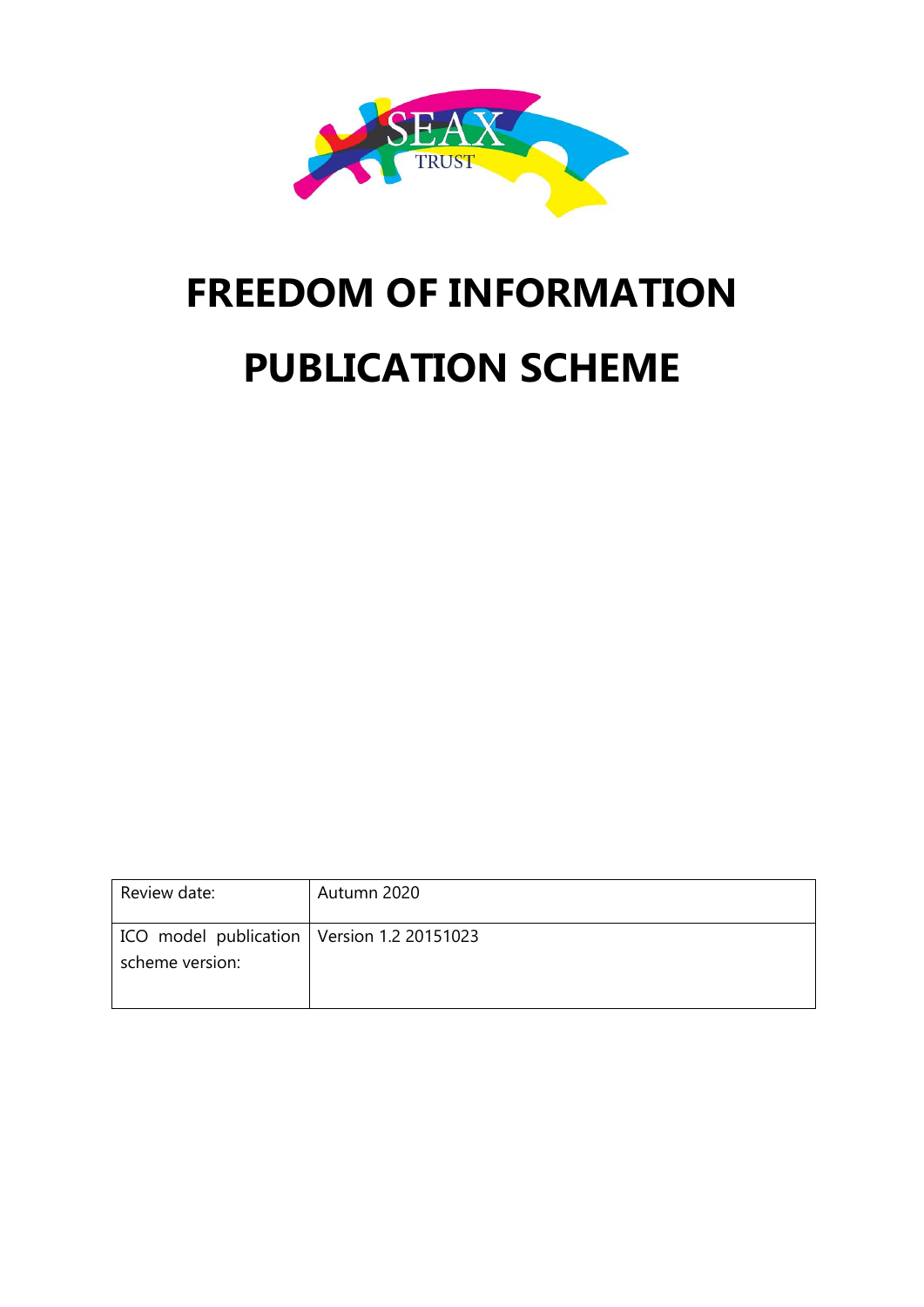#### **Freedom of Information Publication Scheme**

In line with the Freedom of Information Act, SEAX Trust and its member academies' publication scheme is based upon the ICO approved model publication scheme.

Information held by us that is not published under this scheme can be requested in writing, when its provision will be considered in accordance with the provisions of the Freedom of Information Act.

#### **Class 1 - Who we are and what we do**

(Current organisational information, structures, locations and contacts)

| <b>Information to be published</b>                                                                                                                            | <b>How the</b><br>information can be<br>obtained | <b>Cost</b> |
|---------------------------------------------------------------------------------------------------------------------------------------------------------------|--------------------------------------------------|-------------|
| Who's who in the SEAX Trust                                                                                                                                   | SEAX website                                     | Free        |
| Who's who on the SEAX Trust Board and the<br>academies' Academy Committee, the basis of their<br>appointment and relevant business and pecuniary<br>interests | <b>SEAX Website</b>                              | Free        |
| Each Trustee and local Governor meeting attendance<br>over the last academic year                                                                             | <b>SEAX Website</b>                              | Free        |
| <b>SEAX Articles of Association</b>                                                                                                                           | <b>SEAX Website</b>                              | Free        |
| Contact details for the Trust Board, Local Academy<br>Committees and academies' Senior Leadership Team                                                        | <b>SEAX</b><br>Website<br>(admin@seaxtrust.com)  | Free        |
| Academy prospectuses                                                                                                                                          | Hardcopy, request from<br>the academy            | Free        |
| Annual Reports and Financial Statements                                                                                                                       | <b>SEAX Website</b>                              | Free        |
| <b>Academy Funding Agreements</b>                                                                                                                             | <b>SEAX Website</b>                              | Free        |
| Trust Governance Structure diagram                                                                                                                            | <b>SEAX Website</b>                              | Free        |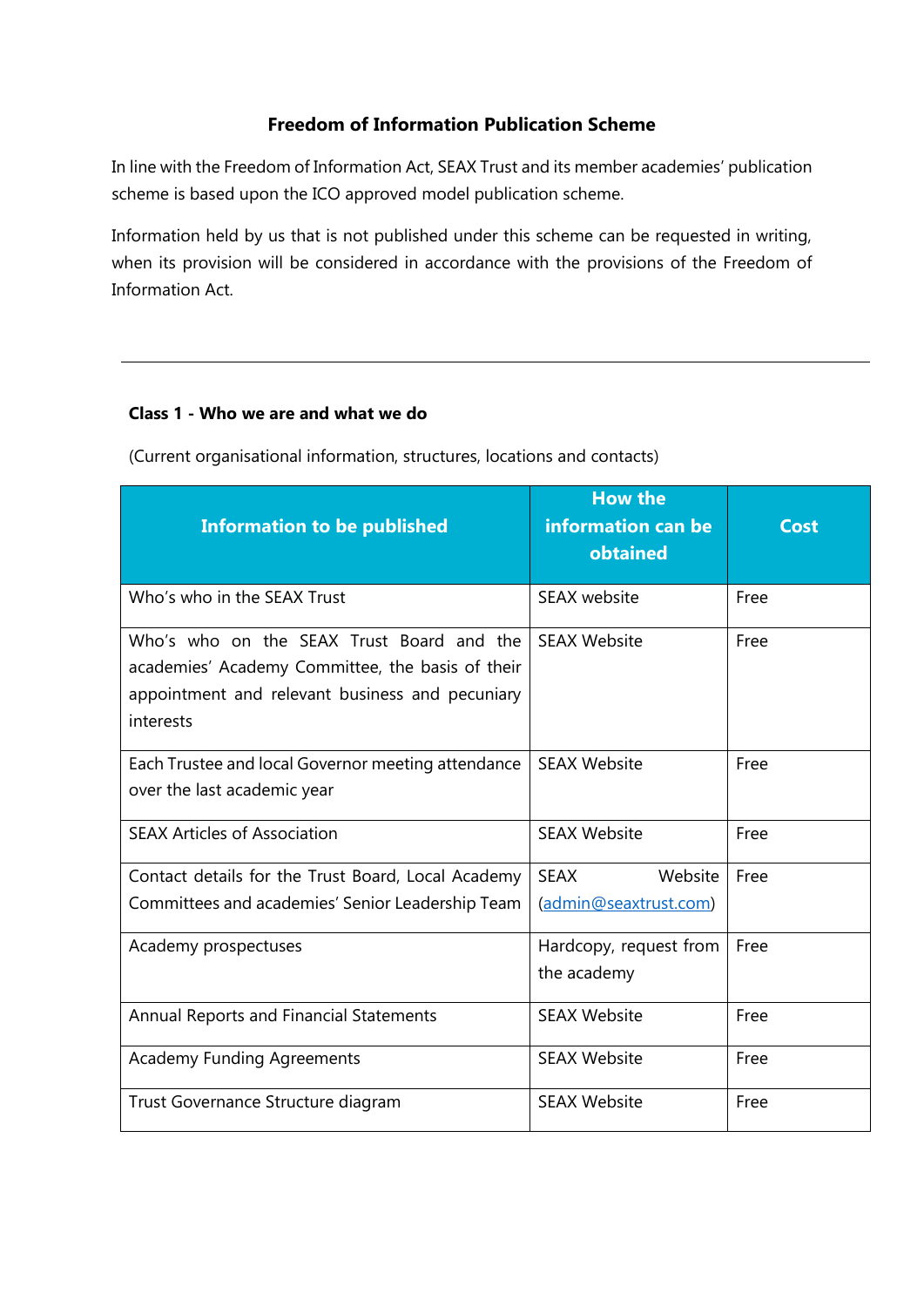## **Class 2 – What we spend and how we spend it**

(Current and previous year's financial information relating to projected and actual income and expenditure, procurement, contracts and financial audit)

| <b>Information to be published</b>      | <b>How the</b><br>information can be<br>obtained | <b>Cost</b>   |
|-----------------------------------------|--------------------------------------------------|---------------|
| Annual Budget and Financial Information | Hard copy                                        | 10p per sheet |
| Value for Money Statement               | SEAX Website (within<br><b>Annual Accounts)</b>  | Free          |
| Capitalised funding                     | Hard copy                                        | 10p per sheet |
| Procurement and projects                | Hard copy                                        | 10p per sheet |
| Pay policy                              | Hard copy                                        | 10p per sheet |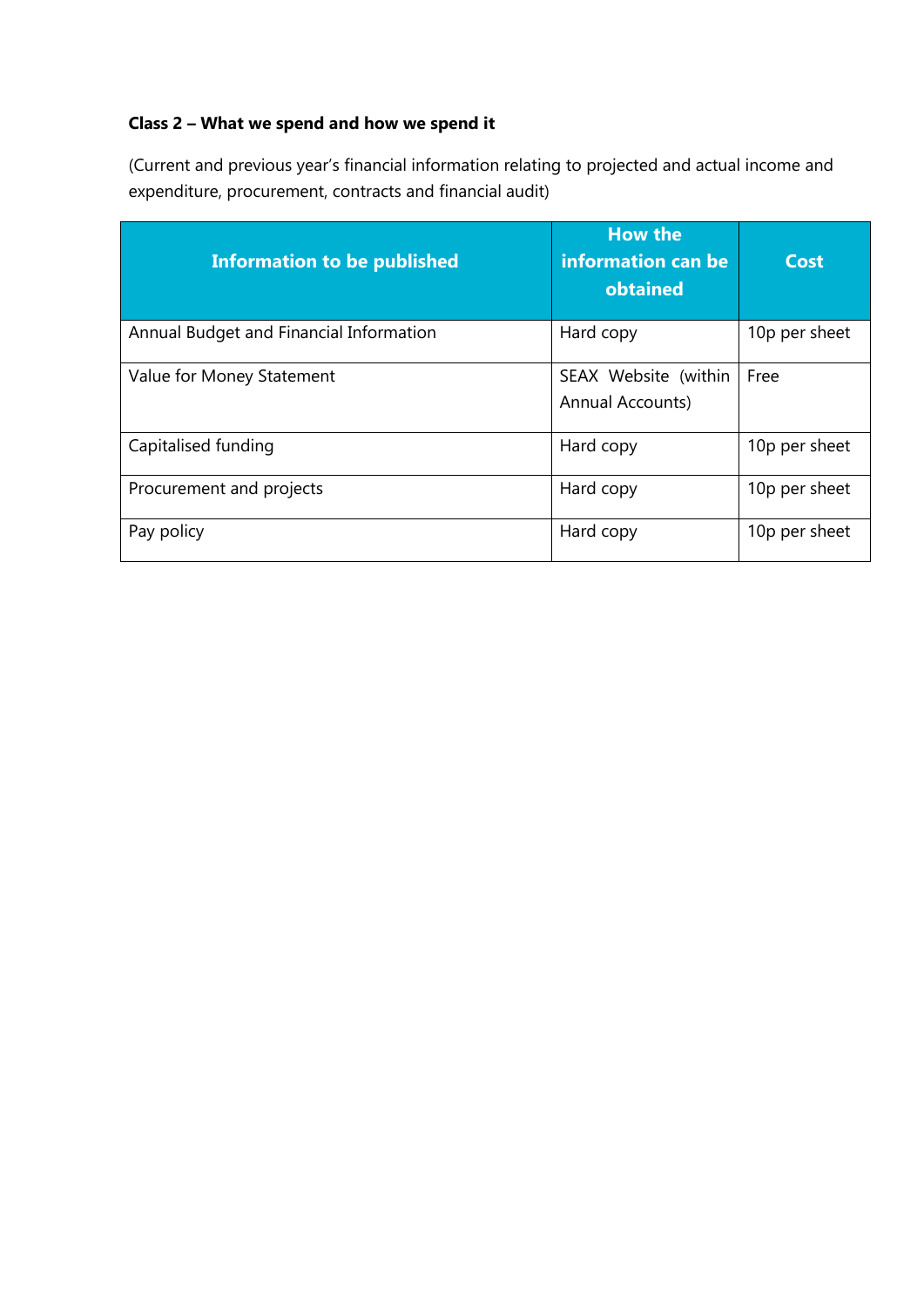# **Class 3 – What our priorities are and how we are doing**

(Current strategies and plans, performance indicators, audits, inspections and reviews)

| <b>Information to be published</b>                                         | <b>How the</b><br>information can be<br>obtained | Cost          |
|----------------------------------------------------------------------------|--------------------------------------------------|---------------|
| SEAX Trust or academy profile                                              | SEAX<br>Website/<br>Academy Website              | Free          |
| Performance management policy and procedures<br>adopted by the Trust Board | Hard copy                                        | 10p per sheet |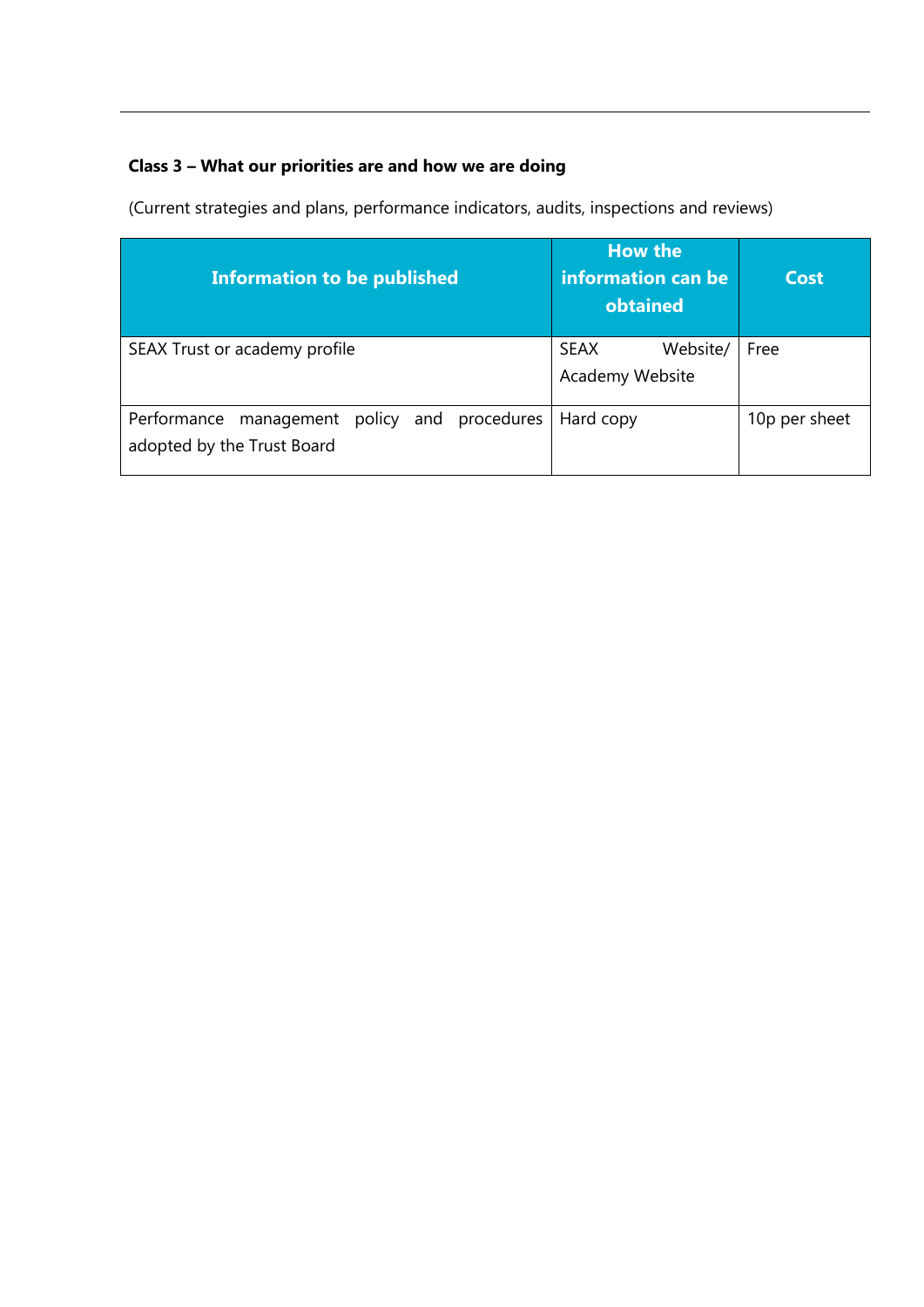## **Class 4 – How we make decisions**

(Current [3 years as a minimum] decision making processes and records of decisions)

| <b>Information to be published</b>                                                                                                | <b>How the</b><br>information can be<br>obtained | Cost          |
|-----------------------------------------------------------------------------------------------------------------------------------|--------------------------------------------------|---------------|
| Admissions policy/decisions (not individual admission<br>decisions)                                                               | <b>Academy Websites</b>                          | Free          |
| <b>Exclusion policy</b>                                                                                                           | <b>Academy Websites</b>                          | Free          |
| Agendas of meetings of the Board of Trustees and its<br>sub-committees                                                            | Hard copy                                        | 10p per sheet |
| Minutes of meetings (as above) $-$ n.b. this will exclude<br>information that is properly regarded as private to the<br>meetings. | Hard copy                                        | 10p per sheet |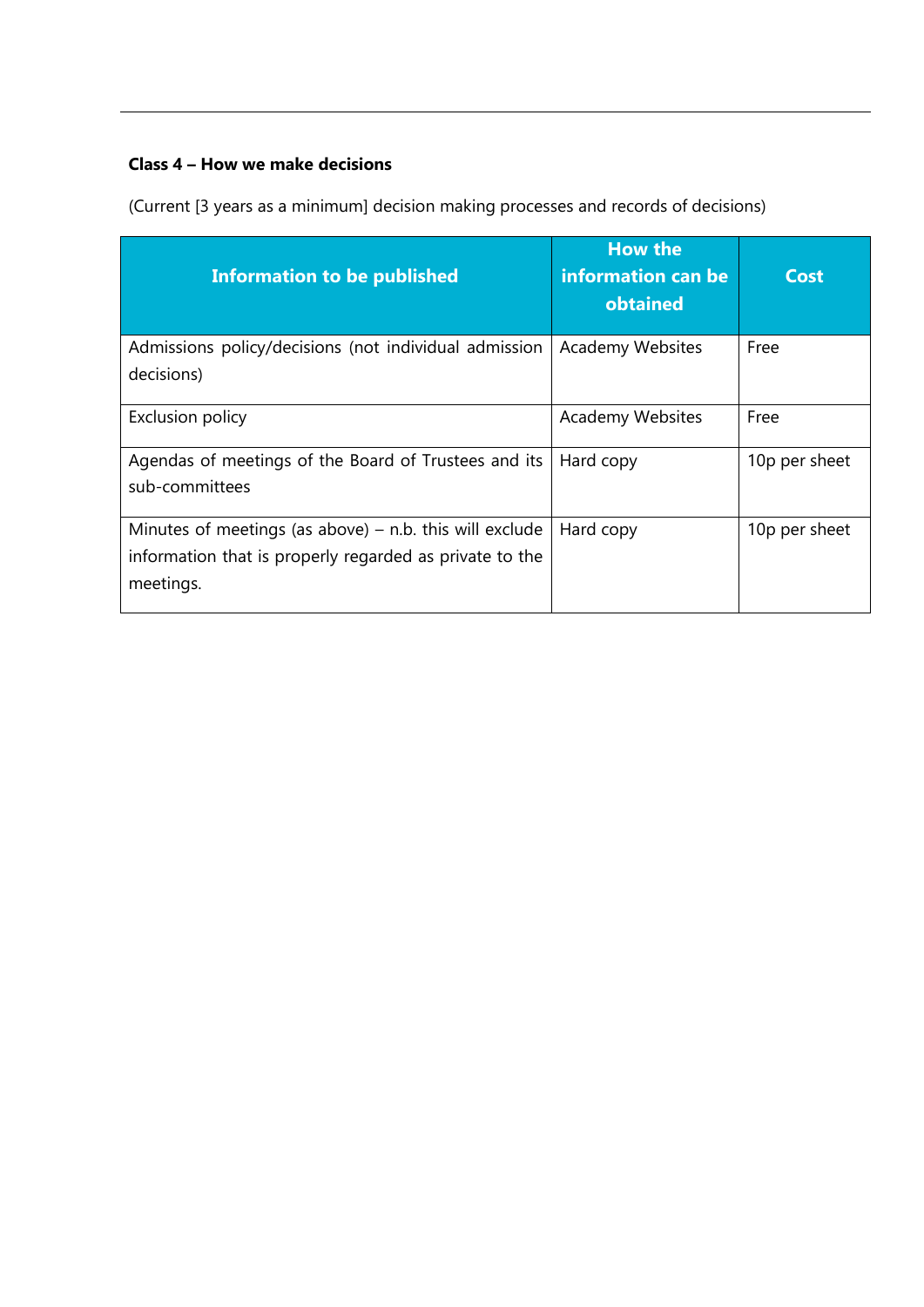# **Class 5 – Our policies and procedures**

(Current written protocols, policies and procedures for delivering our services and responsibilities)

| <b>Information to be published</b>                                 | <b>How the</b><br>information can be<br>obtained | <b>Cost</b> |
|--------------------------------------------------------------------|--------------------------------------------------|-------------|
| Safeguarding policy                                                | Academy Website                                  | Free        |
| Charging and remissions policy                                     | Academy Website                                  | Free        |
| Health and Safety                                                  | Hard Copy                                        | Free        |
| Complaints procedure                                               | <b>SEAX Website</b>                              | Free        |
| Ethos and values                                                   | <b>SEAX</b><br>Website/<br>Academy Website       | Free        |
| Staff conduct policy                                               | Hard copy                                        | Free        |
| Discipline and grievance policies                                  | Hard copy                                        | Free        |
| Equality and diversity (including equal opportunities)<br>policies | Hard copy                                        | Free        |
| Pupil and curriculum policies, including:                          |                                                  |             |
| Home-school agreement                                              | Hard copy                                        | Free        |
| Curriculum                                                         | Academy Website                                  | Free        |
| Sex education                                                      | Academy Website                                  | Free        |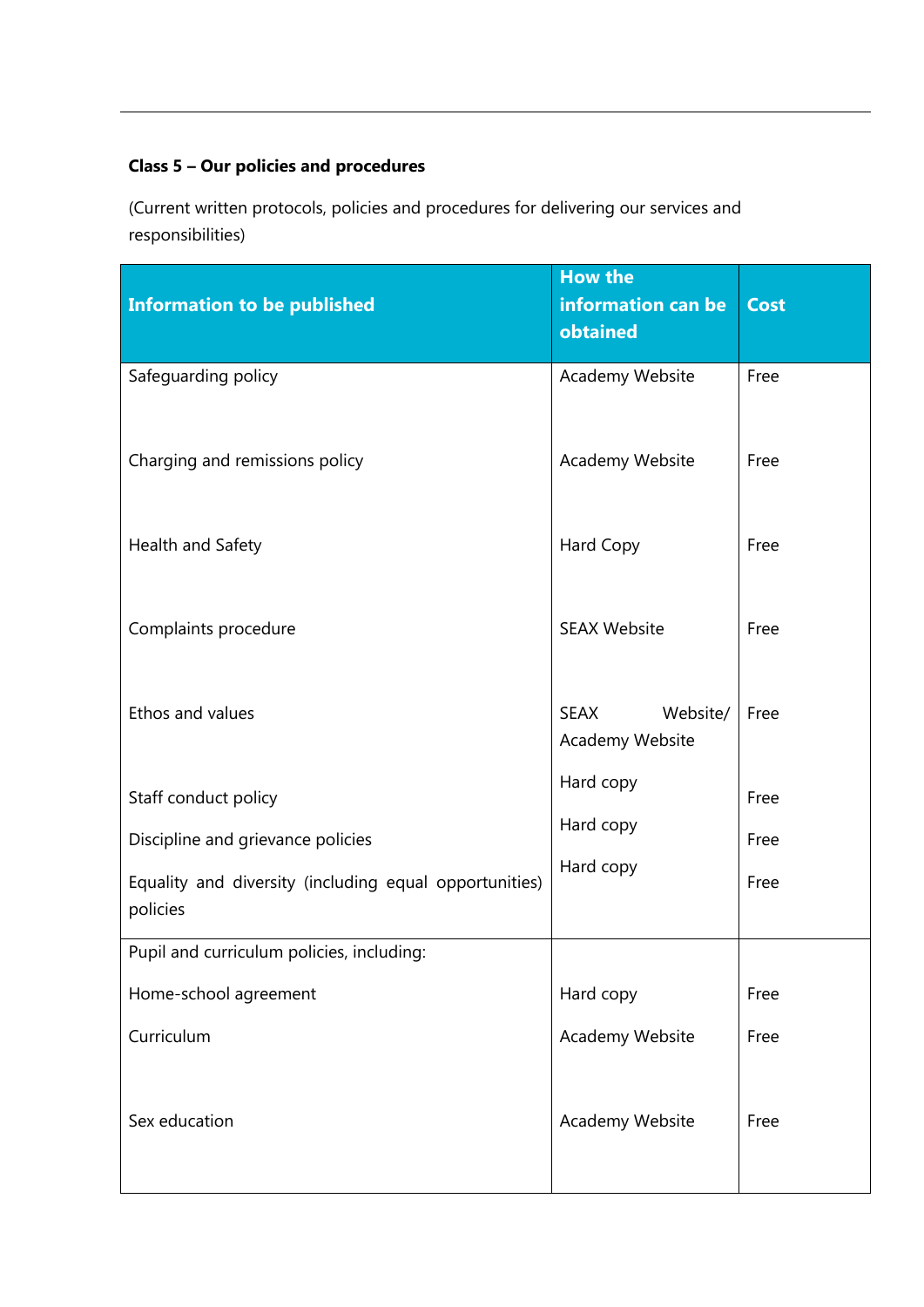| Special educational needs and disability       | Academy Website | Free |
|------------------------------------------------|-----------------|------|
| Accessibility                                  | Academy Website | Free |
| Equality objectives                            | Hard Copy       | Free |
|                                                |                 | Free |
| Careers education                              | Hard Copy       | Free |
|                                                |                 |      |
| Behaviour                                      | Academy Website | Free |
|                                                | Academy Website | Free |
| Pupil premium                                  |                 |      |
|                                                |                 |      |
|                                                |                 |      |
| Year 7 literacy & numeracy catch up premium    | Academy Website | Free |
|                                                |                 |      |
| PE & sport premium funding                     | Academy Website | Free |
|                                                |                 |      |
| Records management and personal data policies, |                 |      |
| including:                                     | Hard Copy       | Free |
| <b>GDPR Data Protection Policy</b>             |                 |      |
| Freedom of Information Policy                  |                 |      |
| Records Management policy                      |                 |      |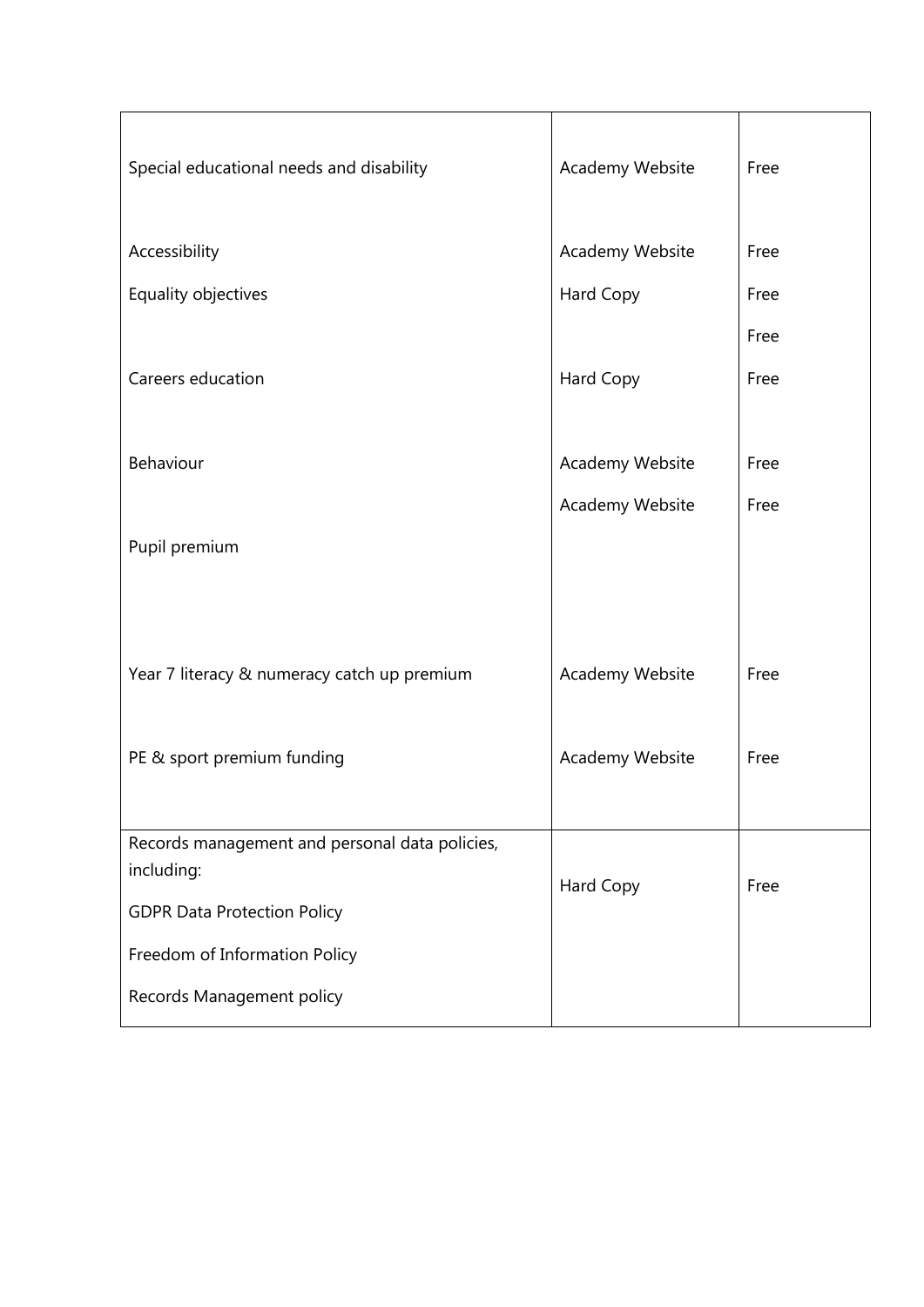# **Class 6 – Lists and Registers**

Currently maintained lists and registers only

| <b>Information to be published</b>                                                                                                                                                                     | <b>How the</b><br>information can be<br>obtained | Cost |
|--------------------------------------------------------------------------------------------------------------------------------------------------------------------------------------------------------|--------------------------------------------------|------|
| Curriculum circulars and statutory instruments,<br>including departmental circulars and administrative<br>memoranda sent by the DfE to the headteacher or<br>governing body relating to the curriculum | Hard copy                                        | Free |
| Any information the Trust and its academies is currently<br>legally required to hold in publicly available registers,<br>excluding the attendance register                                             | Hard copy or Trust/<br>Academy website           | Free |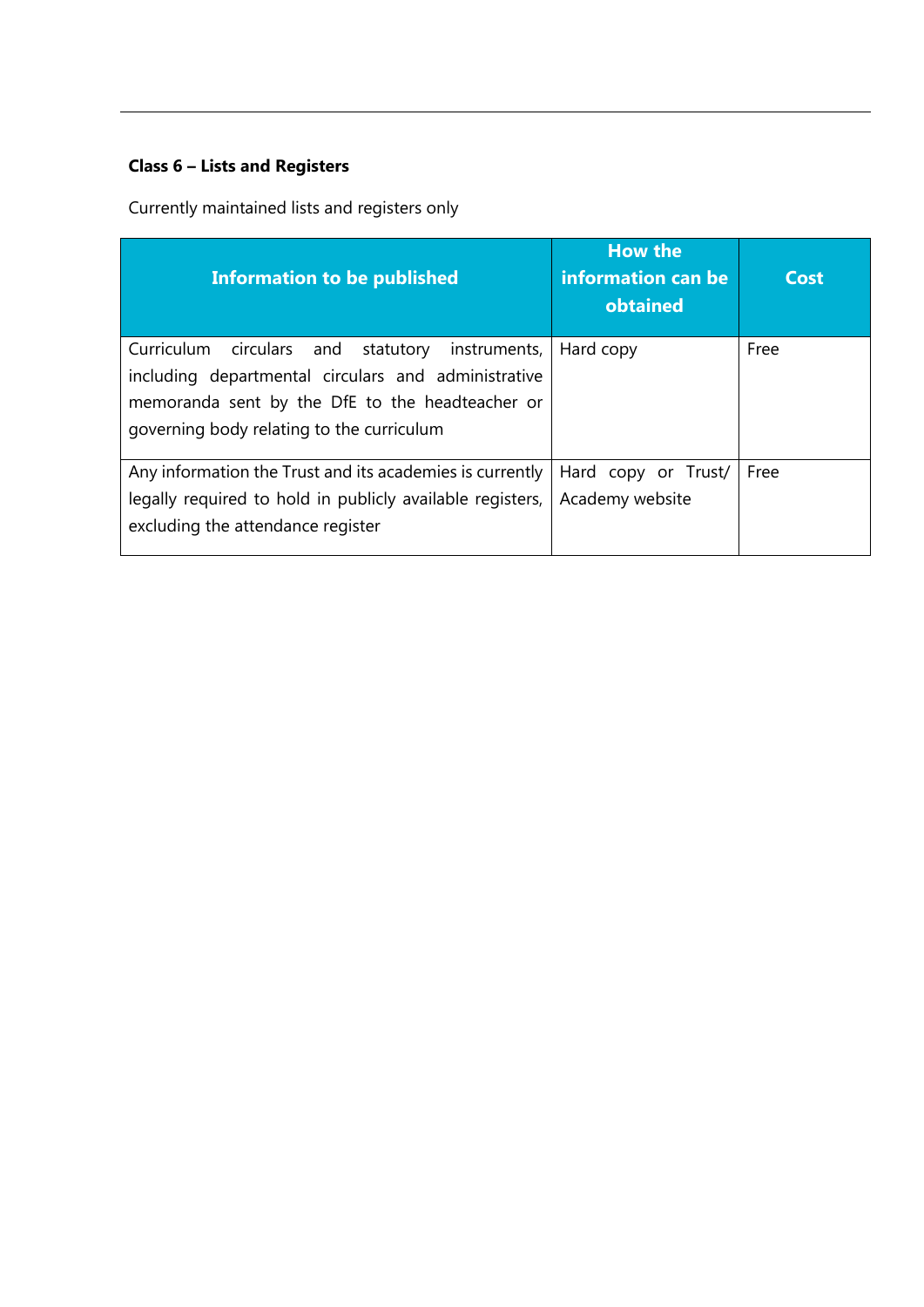## **Class 7 – The services our Academies offer**

(Current information about the services we offer, including leaflets, guidance and newsletters produced for the public and businesses)

| Information to be published                | <b>How</b><br>the<br>information can be   Cost<br>obtained |      |
|--------------------------------------------|------------------------------------------------------------|------|
| Extra-curricular activities                | Academy<br>Website/Hard Copy                               | Free |
| Out of school clubs                        | Website/<br>Academy<br>Hard Copy                           | Free |
| School publications, including newsletters | Website/<br>Academy<br>Hard Copy                           | Free |